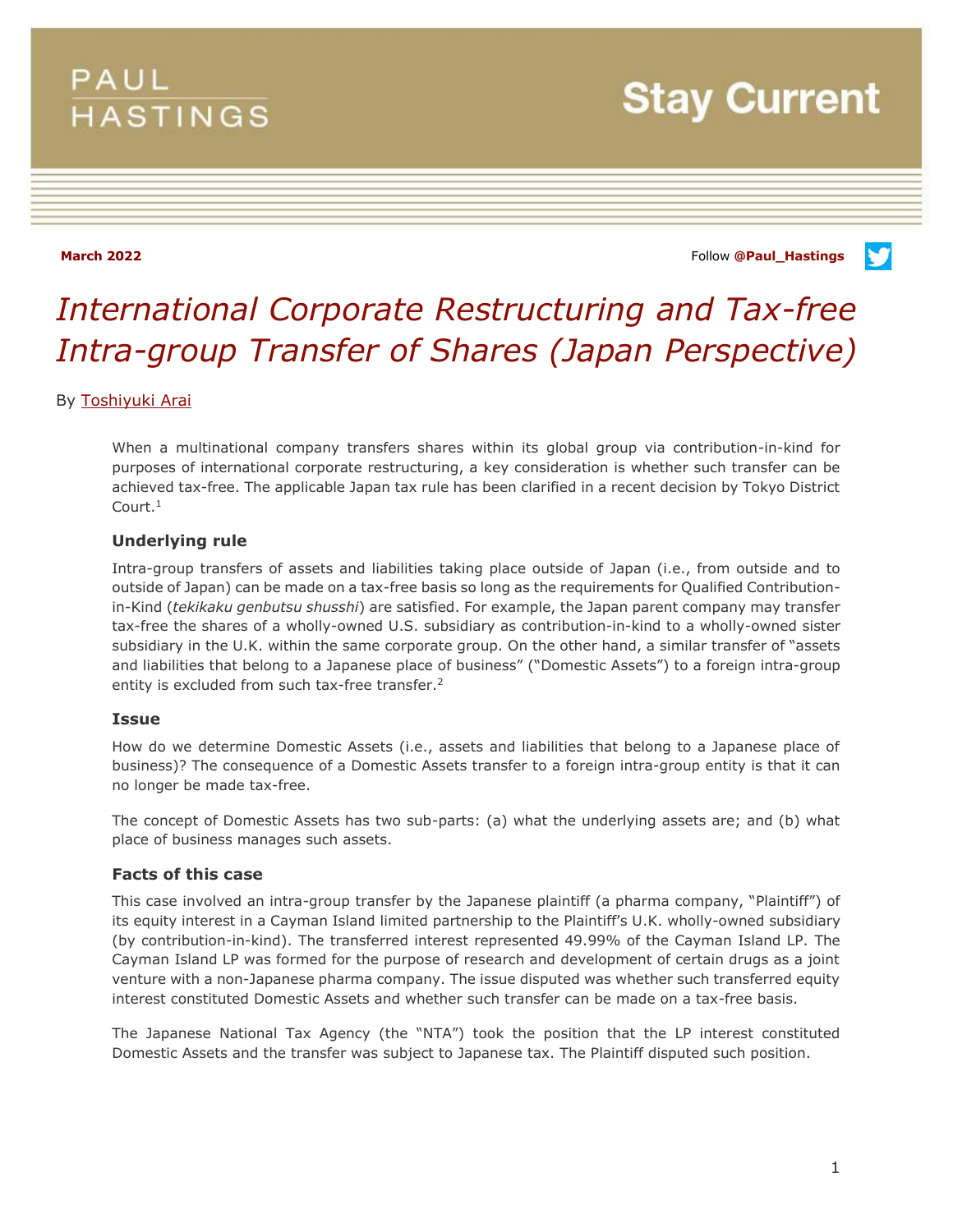### **Different theories advanced on "underlying assets" (Test 1)**

The parties argued fundamentally different views on what the underlying assets are.

- 1. The NTA's view: the relevant underlying asset for this analysis should be the *LP interest itself*, i.e., bundled contractual rights and obligations that arose under the LP agreement without reference to the tangible underlying assets of the business.
- 2. The Plaintiff's view: the relevant asset is *the underlying business assets* that enabled the enterprise's business operations as an organic whole. Such assets are business assets necessary to conduct research and development for certain pharmaceutical products.

#### **Different theories advanced on "place of business managing the assets" (Test 2)**

The above difference in how to understand underlying assets will invariably impact the analysis of the place of business managing the assets.

- 1. Under the NTA's view, the LP interest was booked and administered at Plaintiff's Japan parent company, meaning that the place of business was in Japan.
- 2. Under the Plaintiff's view, the actual business assets were located overseas and the Japan parent company had little oversight for them.

#### **Tokyo District Court's Holdings**

The purpose of excluding Domestic Assets from the scope of Qualified Contribution-in-Kind is to ensure Japan's ability to tax appreciation in value in connection with the transferred asset when it is transferred overseas, thereby protecting Japan's tax authority.

- 1. The standard laid out in Basic Circular of Corporate Tax Code should be followed for the determination of Domestic Assets, i.e., (a) review what business location manages the relevant assets, and (b) in so doing, evaluate (i) the booking location of the assets and (ii) the location where routine management of the assets is performed.
- 2. The underlying asset in this instance is a Cayman Island LP interest, although such interest is integral with the business assets the enterprise owned and not just a bundle of contractual rights and obligations arising under the LP agreement.
- 3. Thus "the location that managed the assets" should be determined on the basis of the combined properties between the business assets and the contractual rights and obligations. Economically speaking, the core source of value for the LP is the ownership of the underlying business assets, which is of primary importance, and the contractual rights and obligations are of secondary importance.
- 4. Following that thinking, the court determined that the business assets are located in the U.S. and other non-Japanese territories and the managing location of such assets is also a non-Japanese territory that oversees such business assets. In conclusion, these assets do not constitute Domestic Assets, and thus are eligible for Qualified Contribution-in-Kind (i.e., taxfree transfer is granted).